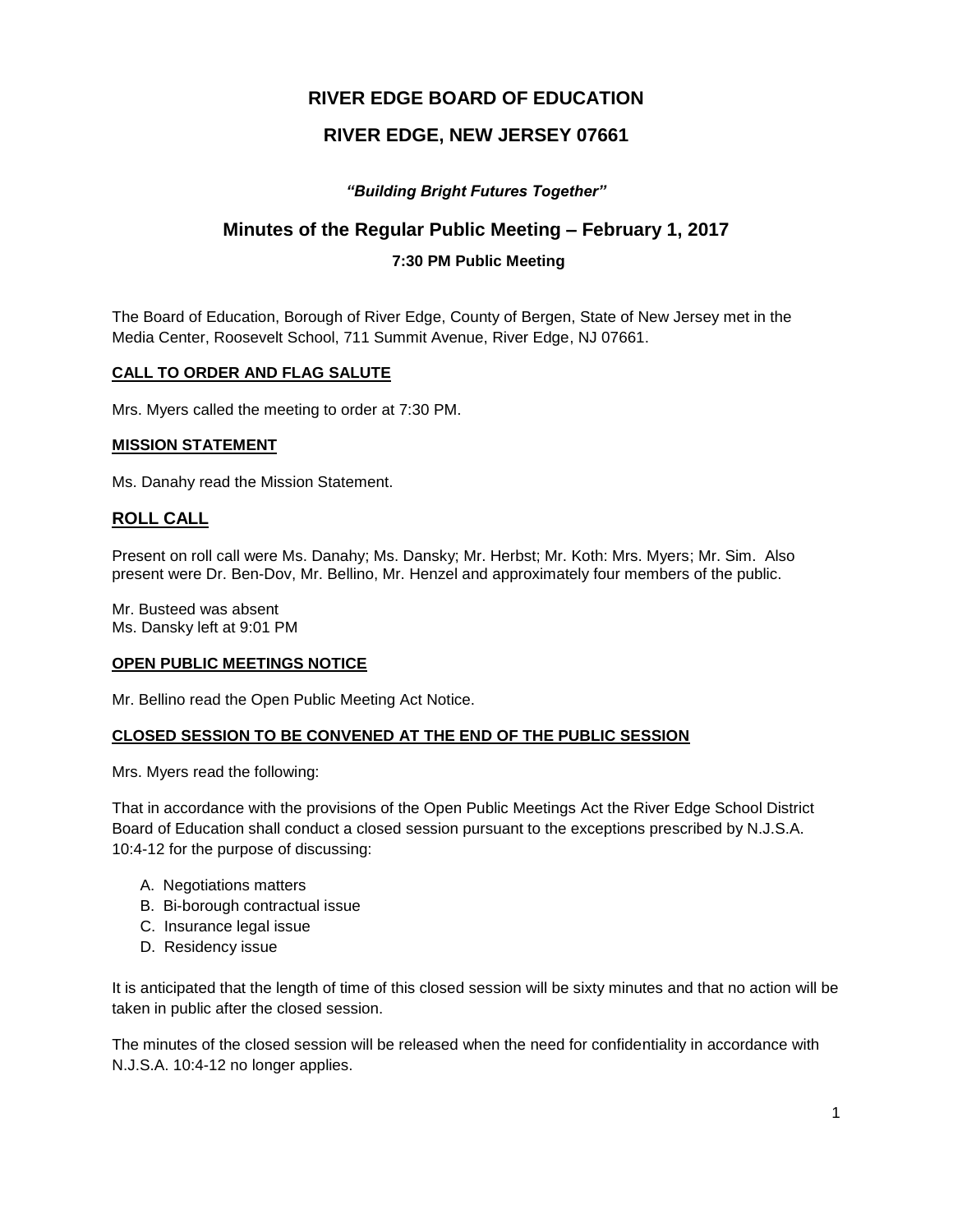## **SPECIAL/DISCUSSION ITEMS**

Public Comment on Agenda Items - None

Review of the Consolidated Monitoring Report and the Corrective Action Plan – Rosemary Kuruc

Dr. Ben-Dov gave the board members and audience the background of the Special Education monitoring that took place in the district on December 6<sup>th</sup>. She spoke about the last time River Edge was monitored in 2005. She said we had nine findings that year and this year we only had three pertaining to Special Education and one pertaining to finances. Mrs. Kuruc reviewed the findings with the board members and went over the corrective action plan for each one. She stated the monitors will come back in April at which point we can show that we have improved and corrected the findings.

## **REPORTS**

#### **SUPERINTENDENT**

Dr. Ben-Dov reported on the following:

- Kindergarten registration was held on January  $24^{th}$  at Roosevelt School and January  $26^{th}$ at Cherry Hill School. Dr. Ben-Dov thanked Mrs. Blute and Mr. Henzel for their work on the new online registration process this year. Roosevelt had a total of 47 registrants and Cherry Hill had a total of 83 registrants. As of now, a total of three kindergarten classes are needed at Roosevelt and five kindergarten classes are needed at Cherry Hill for the 2017-2018 school year.
- Dr. Ben-Dov and Mr. Bellino attended the Mid-year Budget Review meeting with the County on January 19<sup>th</sup>. This meeting went very well. They asked many curriculum questions and were happy with the steps the district has taken with strengthening PARCC weaknesses. They were also happy with our technology and STEAM efforts.
- Dr. Ben-Dov reported a HIB Incident which was the first one of the year. It involved a Roosevelt 5<sup>th</sup> grader who made verbal bullying comments to another Roosevelt 5th grader. It was investigated and found to be HIB related. The families were notified and action against the perpetrator took place. The student had to write a letter of apology to the victim, will have sessions with the Pupil Assistance Counselor and Principal, the I&RS team will develop an intervention plan, and the classroom and Physical Education teachers will keep an eye on the students as well.
- Dr. Ben-Dov, Mrs. Heitman, Mr. Henzel, Mrs. Cardia, and Ms. Spano attended the TECHSPO Conference in Atlantic City on January 26<sup>th</sup> and January 27<sup>th</sup>. She stated it was a good experience and very productive workshop.
- Dr. Ben-Dov gave the board members a parking lot update. She said the estimate for the traffic study was \$3,000. She met with the Mayor and he agreed that it was a town issue not just a school issue. The Mayor and Council were going to review if there was anything that could be done to help with parking. Although the Mayor wasn't optimistic about this he said they would research the request to change the signs on the streets. The Mayor does not believe we need a traffic study.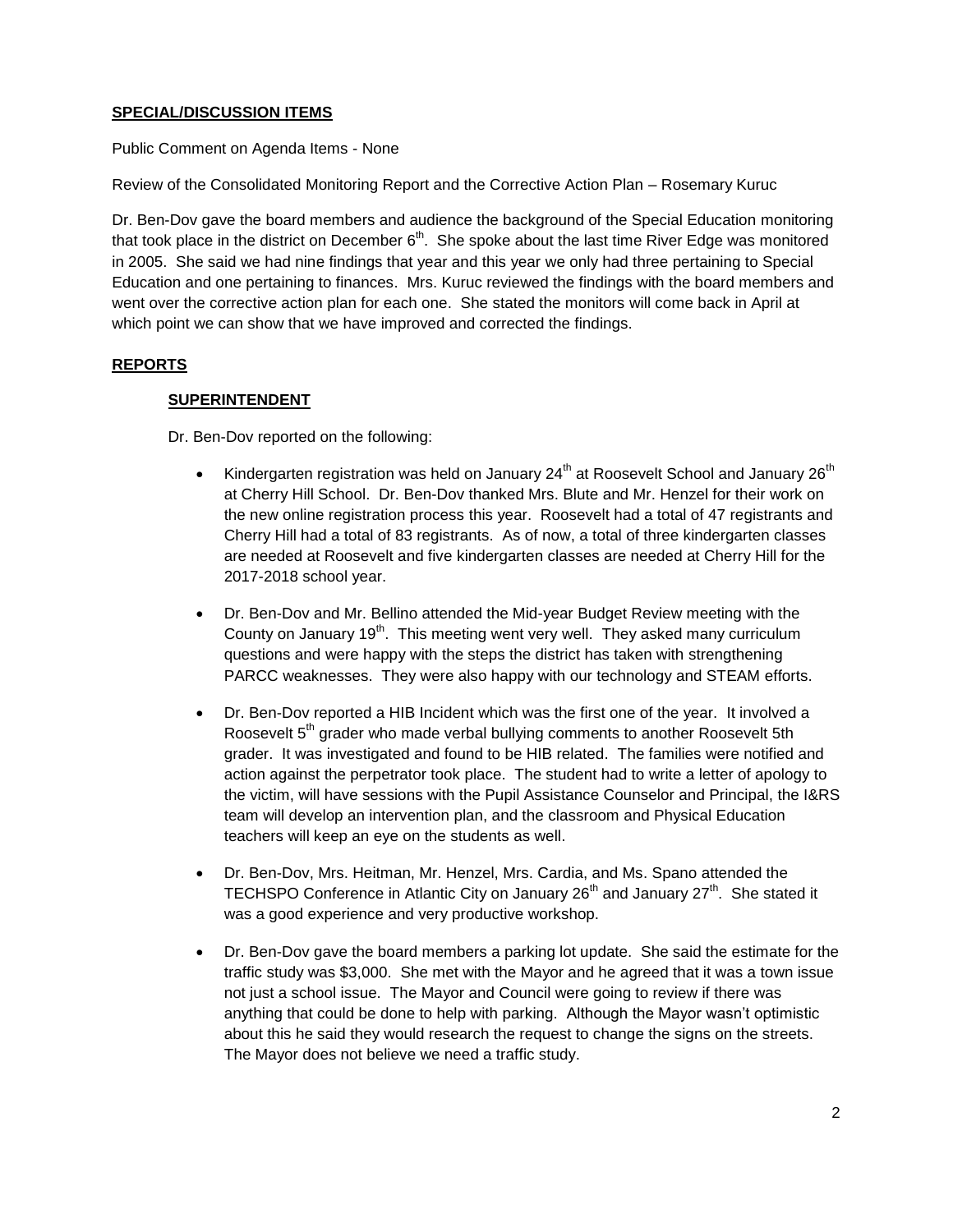- The Eleventh Annual Young Artists Exhibition opened today. It was postponed from yesterday due to the weather. It was well attended. This was Ms. Attardi and Ms. Del Guidice first show together and they collaborated and worked well as a team. The show will be open for two weeks.
- On February 6<sup>th</sup>, there will be a benefit concert at Cherry Hill School to kick off both International Days. The funds raised will go to the Instrumental Music program in both schools.
- There will be a poetry contest hosted by the River Edge Library for grades 3-6. It will be a spring theme.
- International Days are coming up. Cherry Hill's will be on February  $9<sup>th</sup>$  and Roosevelt's will be on March 31<sup>st</sup>.

## **PRINCIPAL**

Mr. Henzel reported on the following:

- Roosevelt School had their Geography Bee earlier in January. Mr. Henzel congratulated James in the sixth grade on winning the bee.
- Our Kindness Club has started at Roosevelt School. It is a club for second through sixth graders that focuses on service projects for others. We had 100 students show interest in the club so we had to split the club in two sections. He thanked all for their help with the club.
- We also started a new recess club that was open to all students. Mrs. Santos will be guiding our students in a Lego club that will meet every Wednesday through April.
- Kindergarten registration was last week. We moved everything online for this year. An online registration platform for the parents was available to pre-register their incoming Kindergarten children. This will also work for any new student that moves into the district.
- The Eleventh Annual Young Artists Exhibition show opened today at the River Edge Cultural Center. Mr. Henzel stated Ms. Attardi and Ms. Del Guidice did a fabulous job with the show. He encourages all to go and visit.

## **BOARD SECRETARY**

Mr. Bellino reported on the following:

- Mr. Bellino has received the preliminary budget calendar from the State. The final budget it due by May  $12<sup>th</sup>$ . We will receive state aide numbers at the end of February.
- There is a resolution on tonight's agenda to approve the Special Education Medicaid Initiative (SEMI) Program Waiver for the 2017-2018 school year
- Mr. Bellino reminded the board members the Ethics and Financial Disclosure forms are now available online. They are due to the county before April  $30<sup>th</sup>$ .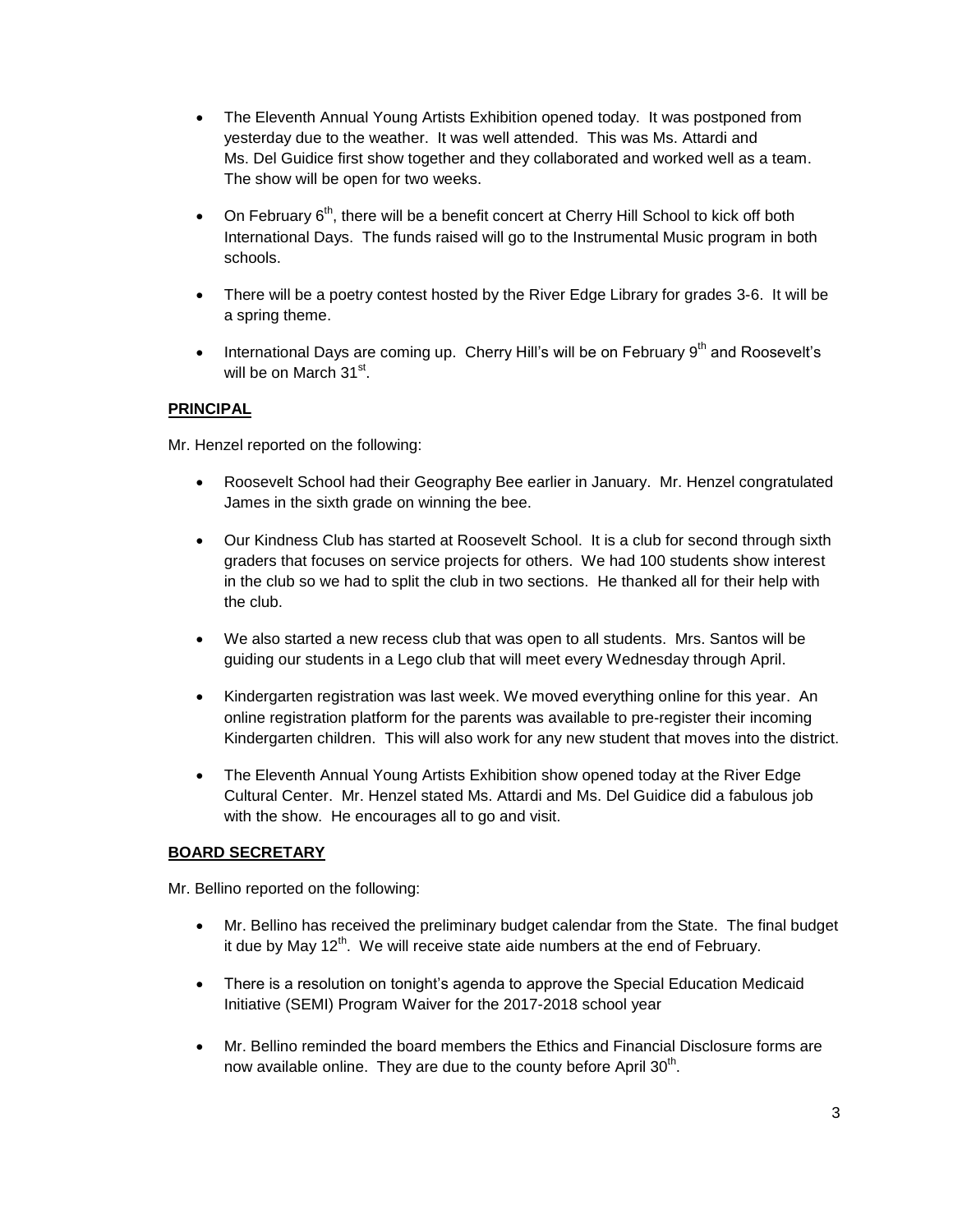#### **PRESIDENT**

 Mrs. Myers spoke with Matt Lee regarding the board retreat. They are almost ready for the release of the final agenda.

#### **COMMITTEES**

 Mrs. Myers, Dr. Ben-Dov, Mr. Lyons, and Mr. Bellino met with the Mayor and Council representatives and the Recreation Commission prior to tonight's meeting to discuss the interlocal agreement, field modifications proposed by the Recreation Department, and parking projects.

#### **MOTIONS TO BE ACTED UPON**

#### A. **ADMINISTRATION/POLICY**

- **1**. That the Board of Education approve the Minutes and Confidential Minutes of January 4, 2017.
- **2**. That the Board of Education approve the staff development and travel as per the schedules for February 2017 including relevant mileage reimbursement. (Addendum)
- **3**. That the Board of Education approve the completion of the following emergency drills:

| School             | <b>Dates</b>                                             |
|--------------------|----------------------------------------------------------|
| Cherry Hill School | January 11, 2017 Fire Drill<br>January 19, 2017 Lockdown |
| Roosevelt School   | January 4, 2017 Fire Drill<br>January 23, 2017 Lockdown  |

**4**. That the Board of Education approve the following class trip:

| Date      | <b>School</b> | Grade | <b>Destination</b>         | Cost to<br><b>District</b> |
|-----------|---------------|-------|----------------------------|----------------------------|
| 2/8/17    | Roosevelt     | Κ     | <b>River Edge Cultural</b> | \$0                        |
| Raindate: | School        |       | Center                     |                            |
| 2/13/17   |               |       | River Edge, NJ             |                            |
|           |               |       |                            |                            |

**5**. That the Board of Education approve the Corrective Action Plan for the Consolidated Monitoring Report.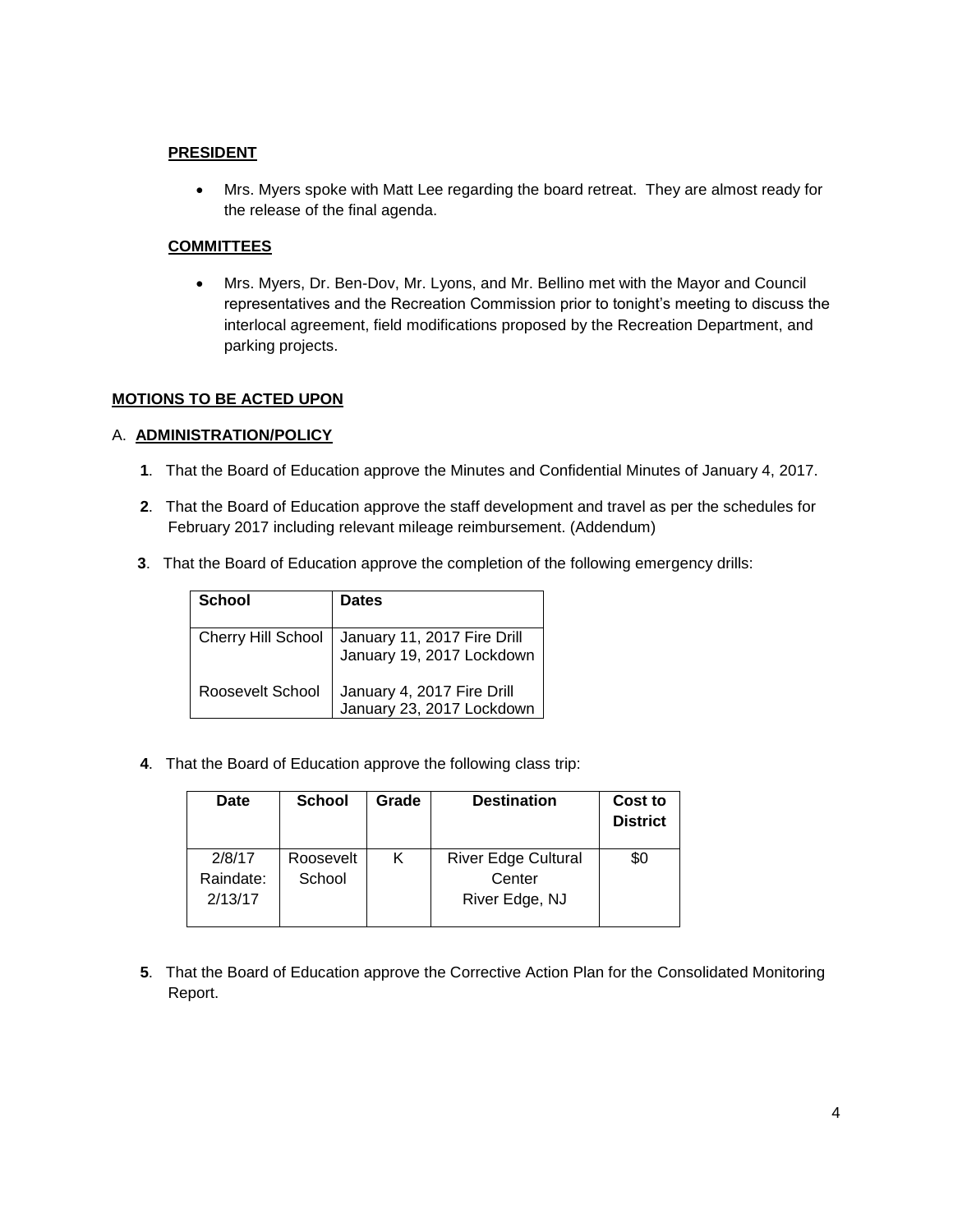**6. WHEREAS**, NJAC 6A:23A-5.3 provides that a school district may request a waiver of compliance with respect to the district's participation in the Special Education Medicaid Initiative (SEMI) Program for the 2017-18, and

**WHEREAS,** the River Edge Board of Education desires to apply for this waiver due to the fact that it projects having fewer than 40 Medicaid eligible classified students.

**NOW THEREFORE BE IT RESOLVED**, that the River Edge Board Of Education hereby authorized the Chief School Administrator to submit to the Executive County Superintendent of Schools in the County of Bergen an appropriate waiver of the requirements of NJAC 6A23A-5.3 for the 2017-2018 school year.

## **B**. **CURRICULUM/EDUCATION** - None

## **C**. **BUILDINGS & GROUNDS**

## **D**. **FINANCE/GRANTS/GIFTS**

**1**. That the Board of Education establish the tuition rates per pupil for the 2017-2018 school year:

Integrated Pre-School Program 3 half days per week \$2,550.00

Integrated Pre-School Program 4 half days per week \$3,150.00

## **E**. **PERSONNEL**

**1**. That the Board of Education, with the recommendation of the Superintendent approve the following River Dell High School students to intern one day per week as part of a School Sponsored Structured Learning Experience to commence on or about February 7, 2017 through June 13, 2017.

> Amanda Chen Matthew Tina

**2**. That the Board of Education with the recommendation of the Superintendent approve the following for student Field Experience to consist of 25 hours of literacy exposure over a period of 13 weeks to commence on or about February 2, 2017 through May 5, 2017

Alia Garcia

**3**. That the Board of Education approve the following individuals for movement on the step guide effective February 1, 2017 based on educational credentials.

Nevin Werner from BA+15 to MA Step 5

- **4**. That the Board of Education, with the recommendation of the Superintendent, approve William Krautheim, Lunch Aide, in accordance with the Hourly Employee Salary Schedule, Step 1, for the 2016-2017 school year.
- **5**. That the Board of Education accept, with regret, the resignation of Michelle Van Buren, Part-time Aide, effective January 20, 2017.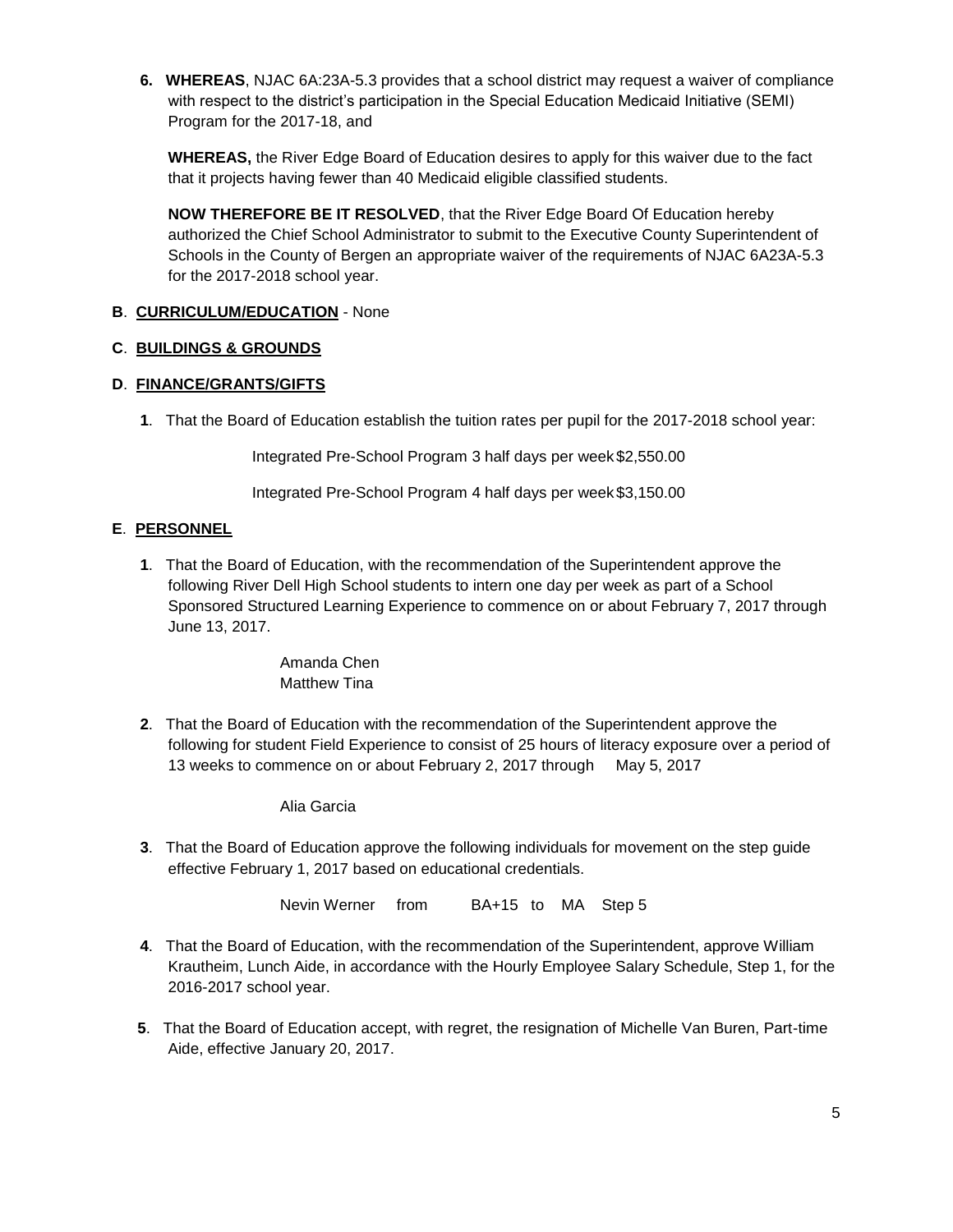**6**. That the Board of Education approve the following teachers for the Cycle III of the Post Dismissal Instructional Academy for the 2016-2017 School Year at the REBOE/REEA CBA hourly rate: **Cherry Hill** 

Jessica Barbo Noy Sapir

- **7**. That the Board of Education designates John Lyons as the Integrated Pest Management Coordinator from January 1, 2017 to June 30, 2017.
- **8**. That the Board of Education with the recommendation of the Superintendent, approve the following as substitutes for the 2016-2017 school year.

Sahar Ahmed Amanda Conroy Sarah (Se Ryeong) Jung Pamela Mirabella Sarah Norian Paloma Pepi

**9**. That the Board of Education approve Alexandra Gleason, ABA Aide, to start on or about February 14, 2017 through June 30, 2017, Step B.

## **F**. **RIVER EDGE SPECIAL EDUCATION** - None

#### **G**. **REGION V ADMINISTRATION & TRANSPORTATION**

**1**. Be it resolved that the Region V Council for Special Education will provide shared services for its member districts and be it further resolved that the River Edge Board of Education**,** upon recommendation of the Superintendent, approve the following Region V Shared Services Consultants, Psychologists, Learning Disabilities Teacher Consultants, Social Workers, Speech Language Specialists, Occupational and Physical Therapists, Translators to provide evaluations, direct services and consultation, to non-public and public schools for member districts upon request for the 2016-2017 school year.

> J & B Therapy, LLC COME COCUPATIONAL THEORY COCUPATIONAL THEORY OCCUPATIONAL THEORY OF THEORY OCCUPATIONAL THEORY OF THEORY OF THEORY OF THEORY OF THEORY OF THEORY OF THEORY OF THEORY OF THEORY OF THEORY OF THEORY OF THEOR Specialty Professional Services Corp Nursing Services

#### **Motion by: Mr. Herbst Seconded by: Mr. Koth**

Ayes: Ms. Danahy, Ms. Dansky, Mr. Herbst, Mr. Koth, Mr. Sim, Mrs. Myers Nays: None

#### **OLD/NEW BUSINESS**

Mr. Herbst attended the Bergen County School Board Meeting on January 31st. He met and spoke with Matt Lee. Mr. Herbst would like to get the board certified again.

Ms. Dansky announced she was asked to attend a program for educators regarding STEAM in Virginia. She cannot make this program, but will try and get some information from the program.

#### **PUBLIC DISCUSSION**

Christine O'Keefe, River Edge Teacher, asked the board if they are still considering adding a parking lot to Cherry Hill School. Mrs. Myers answered her question.